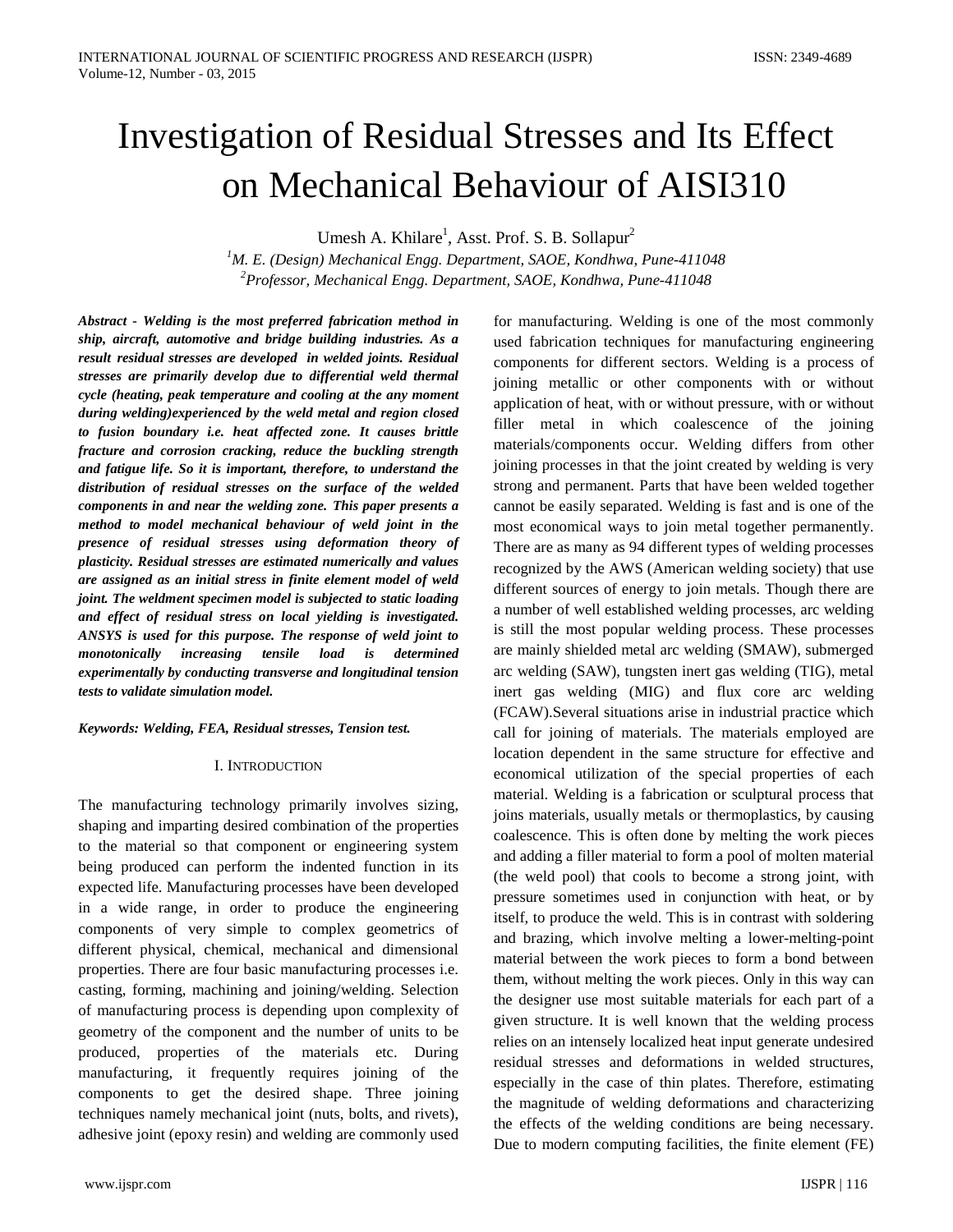technique has became an effective method for prediction and assessment of welding residual stress and distortions . However, the welding deformations are various with production variations such as dimension, welding materials and welding process parameters. Therefore, rapidly and accurately predicting welding induced distortion for real engineering applications is more challenging.

## II. LITERATURE REVIEW

### *1.Jamal Jalal Dawood, Atul Sitarm Padalkar.*

This paper presents a method to model mechanical behaviour of weld joint in the presence of residual stresses using deformation theory of plasticity. Residual stresses are estimated numerically and values are assigned as an initial stress in finite element model of weld joint. The weldment specimen model is subjected to static loading and effect of residual stress on local yielding is investigated. Commercially available finite element analysis code ABAQUS is used for this purpose. The response of weld joint to monotonically increasing tensile load is determined experimentally by conducting transverse and longitudinal tension tests to validate simulation model particularly in plastic region. The results show that deformation theory of plasticity can be used to model post yield behaviour of a weld joint. As expected stress-strain behaviour of the weld joint differ marginally from virgin duplex stainless steel alloy. The work presented in this paper will help designer to ensure structural integrity.

# *2.M.L. Tan, S. Ganguly, P.E. Irving, M.E. Fitzpatrick, X. Zhang, L. Edwards.*

The interaction between residual stress and fatigue crack growth rate has been investigated in middle tension and compact tension specimens machined from a variable polarity plasma arc welded aluminium alloy 2024-T3 plate. The specimens were tested at three levels of applied

constant stress intensity factor range. Crack closure was continuously monitored using an eddy current transducer and the residual stresses were measured with neutron diffraction. The effect of the residual stresses on the fatigue crack behaviour was modelled for both specimen geometries using two approaches: a crack closure approach where the effective stress intensity factor was computed; and a residual stress approach where the effect of the residual stresses on the stress ratio was considered. Good correlation between the experimental results and the predictions were found for the effective stress intensity factor approach at a high stress

www.ijspr.com IJSPR | 117

intensity factor range whereas the residual stress approach yielded good predictions at low and moderate stress intensity factor ranges . In particular, the residual stresses accelerated the fatigue crack growth rate in the middle tension specimen whereas they decelerated the growth rate in the compact tension sample, demonstrating the importance of accurately evaluating the residual stresses in welded specimens which will be used to produce damage tolerance design data.

## *3. Martina Nerádová, Robert Augustin, Pavel Kovačócy*

The article presents samples of weld joint of AISI 310 austenitic steel which were subjected to solution annealing at various temperature - time exposures. The objective of the experiment was to determine the annealing temperature so that the steel should not be sensitized. Tendency to inter crystalline corrosion was analysed by means of a corrosion test in 10 % oxalic acid according to ASTM A 262. At the temperatures of 1000 and 1100°C held for 15 min. the steel was not sensitized. At the temperature of 850°C the steel was sensitized, i.e. susceptible to intercrystalline corrosion.

## *4. George Labeas, Ioannis Diamantakos*

Numerous engineering structures operate under the presence of residual stresses resulting from welding or other manufacturing processes. In the present work, the effect of typical residual stress fields on stress intensity factors and crack propagation angle of cracks developing into the residual stress field under mixed mode loading conditions is studied. For the calculations a numerical methodology based on linear elastic finite element analysis is used. The presented results provide a useful tool for an efficient assessment of the influence of residual stress field on the crack evolution behaviour.

## *5.Sandeep Singh, Dr. Gurbhinder Singh, Sanjeev Kumar, Sharanjeet Singh, Amritpal Singh.*

The objective of this research is to study the influence parameters affecting the mechanical property (tensile strength) and optical investigation (SEM & EDAX) of austenitic stainless steel grade (AISI-304L& AISI-310) with Gas Metal Arc Welding (GMAW). The research was applying the different values of wire speed and current for experiment**,** which have following interested parameters: welding current at (180**,** 250 and 320 Amps), welding wire speeds at  $(2, 3, 5 \text{ m/min})$ , shield gas pure  $CO<sub>2</sub>$  and (24V)Welding Voltage. The study was done in following aspects: tensile strength and optical investigation. A research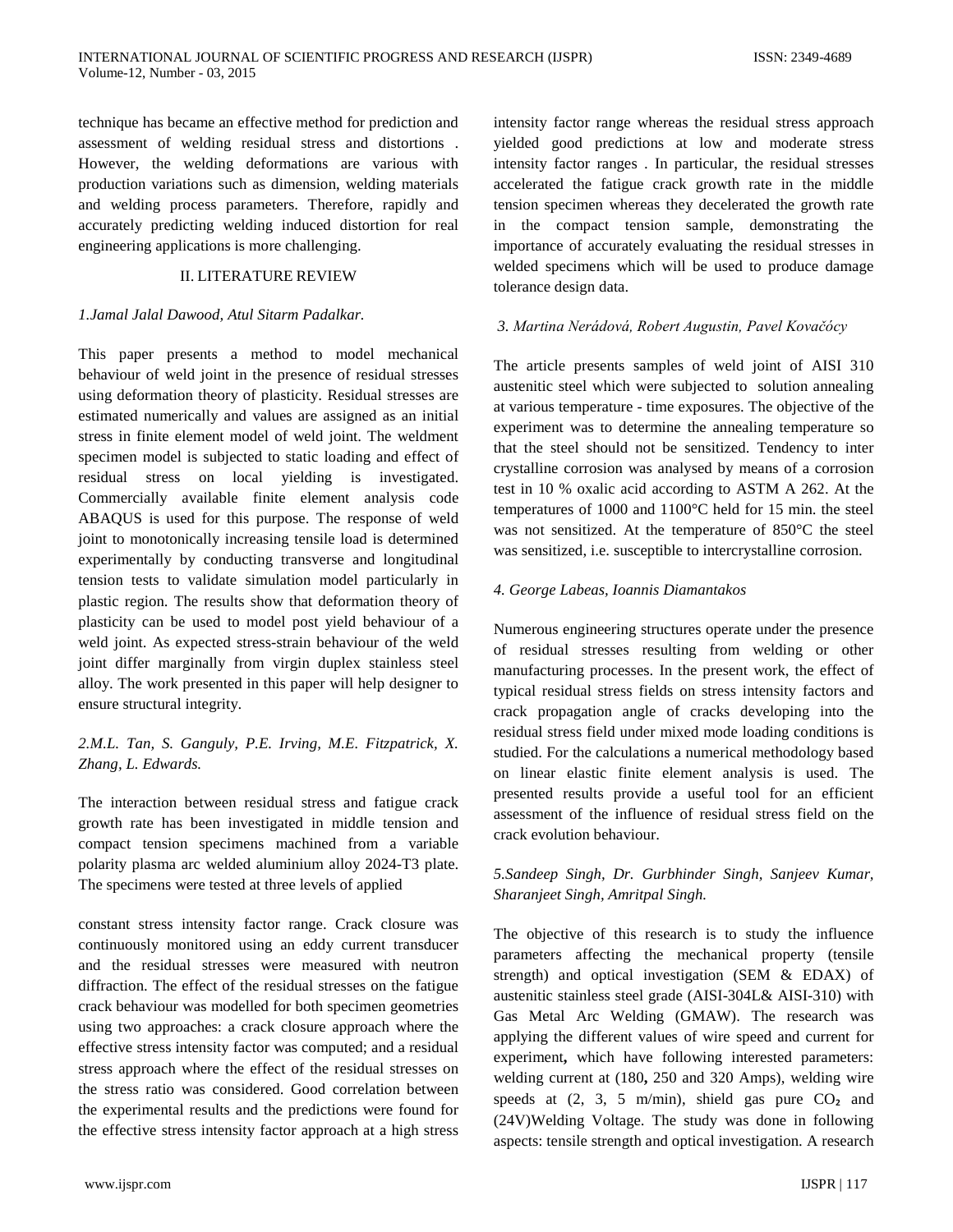study investigate the tensile strength of welding joint is maximum 320.4 N/mm² at wire speed 3m/min and 250 Amps welding current. It has been observed from the SEM analysis that grain of the surface are ultra fine and EDAX analysis conforms the change of chemical composition is small at wire speed 3m/min and 250 Amps welding current.

## *6. Y. Ohtake, S. Kubo*

Welding residual stresses cause buckling or brittle fractures in welded structures so that estimation of residual stress is required to protect the structures. In previous works, an identification method by thermo-elastic boundary element analysis was proposed to estimate the magnitude and the distribution of the residual stress in butt-welded plate from a few measured data. The method can also estimate the maximum stress value at the welding line, where the X-ray diffraction method is inapplicable. The validity of the method was examined using numerical simulations while experiments were not carried out. This paper investigates the effectiveness of the method using experimentally measured stresses in butt-welded plate. The estimated stresses were in good agreement with those measured in the experiments when the measurement points were at suitable locations. The maximum residual stresses were estimated using the stresses measured near the line by the X-ray diffraction method

# *7.Cristian Simion, Corneliu Manu, Saleh Baset, Julian Millard.*

The objective of this paper is to present both a methodology of detailed axisymmetric simulation of a small scale welding test using the ANSYS general purpose finite element computer code and a comparison with test data. To simulate this manufacturing process, an APDL (ANSYS Parametric Design Language) macro was developed and implemented. The methodology implemented deals with the major phenomena of the welding process from transient heat analysis to structural thermal-plastic analysis. The methodology is based on an axis symmetric approach and accounts for nonlinearities due to temperature-dependent thermal and mechanical material properties as well as surface contacts. It predicts, with reasonable accuracy, the real test measurements. CANDU nuclear reactors use horizontal fuel channels housed in a large fabricated horizontal vessel called the calandria vessel. This calandria vessel has two end shields (each consists of double endplates), which provide support for the fuel channels as well as defining the basic reactor geometry. Each pair of double endplates is joined by tubes called lattice tubes. The lattice tubes, which are welded to the endplates, provide passages for the fuel channels and stiffness to the calandria vessel. To ensure that the distortions of the endplates due to welding satisfy the design requirements, small scale and large scale welding tests are performed. The initial small scale welding test consisted of welding a lattice tube to the associated section of an endplate. A larger scale welding test consists of welding a 2x6 array of lattice tubes to assess the accumulated distortion on the end plate. In order to develop a deep understanding of the distortions generated by welding, these welding tests are simulated using detailed finite element analyses. The detailed simulations include heat flow and elastic plastic analysis. Numerical simulations of the complete assembly, using coarse finite element models and elastic-only analyses of the endplate assembly, are also included as part of the design qualification effort.

## *8. Dragi Stamenković,Ivana Vasović.*

In this paper, Manual Metal Arc Welding of carbon steel plates was studied. The finite element analysis of residual stresses in butt welding of two similar plates is performed with the ANSYS software. This analysis includes a finite element model for the thermal and mechanical welding simulation. It also includes a moving heat source, material deposit, temperature dependant material properties, metal plasticity and elasticity, transient heat transfer and mechanical analysis. The welding simulation was considered as a sequential coupled thermo-mechanical analysis and the element birth and death technique was employed for the simulation of filler metal deposition. The residual stress distribution and magnitude in the axial direction was obtained. A good agreement between the computation and experimental results is obtained.

## *9. Y.Dong,J.K.Hong,C.L.Tsai,P.Dong*

Three dimensional Finite Element Modelling of residual stresses in a girth welded pipe is presented in this paper ,with an emphasis on modelling procedure for the global residual stress characteristics. The shell element model with a heat source moving along the circumferential joint is demonstrated to be cost effective and capable of predicting the global residual stress features Transient residual stress behaviours near the weld start and stop locations are discussed The effect of wall thickness and welding speed on residual stresses are also presented in this paper.

## *10.S.R. Thorat, Dr.Y.R.Kharde, K.C. Bhosale , S.B. Kharde*

Fusion welding is a joining process in which the coalescence of metals is accomplished by fusion. Owing to localized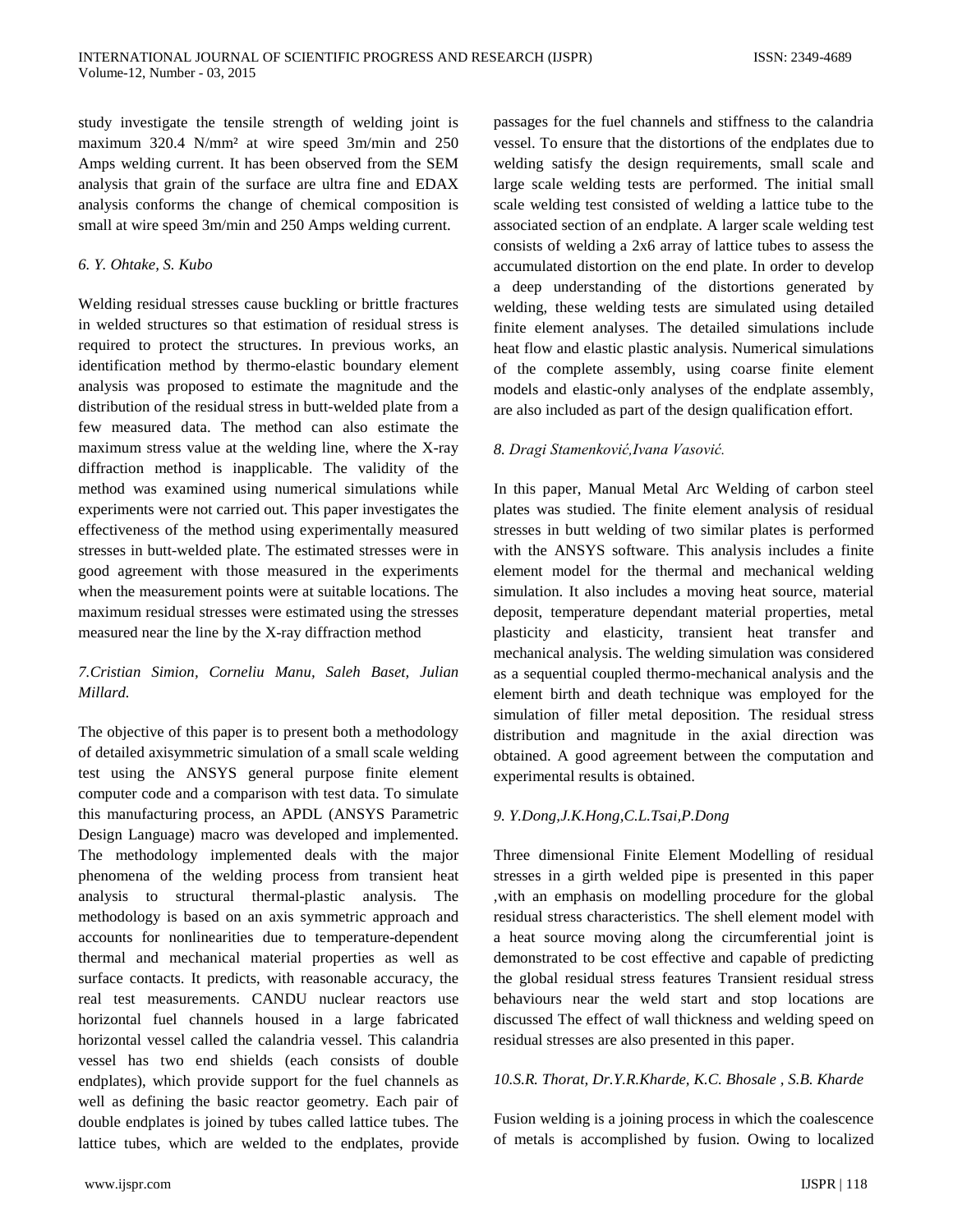heating by the welding process and subsequent rapid cooling, residual stresses can arise in the weld itself and in the base metal. Residual stresses attributed to welding pose significant problems in the accurate fabrication of structures because those stresses heavily induce brittle fracturing and degrade the buckling strength of welded structures. Therefore, estimating the magnitude and distribution of welding residual stresses and characterizing the effects of certain welding conditions on the residual stresses are deemed necessary. The transient temperature distributions and temperature variations of the welded plates during welding were predicted and the fusion zone and heat affected zone were obtained.

# *11.Mr.L.SuresKumar,Dr.S.M.Verma,P.Radhakrishna Prasad, P.Kiran kumar Dr.T.Siva Shanker***.**

This Paper discuss about the mechanical properties of austenitic stainless steel for the process of TIG and MIG welding. As with other welding processes such as gas metal arc welding, shielding gases are necessary in GTAW or MIG welding is used to protect the welding area from atmospheric gases such as nitrogen and oxygen, which can cause fusion defects, porosity, and weld metal embitterment if they come in contact with the electrode, the arc, or the welding metal. The gas also transfers heat from the tungsten electrode to the metal, and it helps start and maintain a stable arc. We used the TIG and MIG process to find out the characteristics of the metal after it is welded .The voltage is taken constant and various characteristics such as strength, hardness, ductility, grain structure, modulus of elasticity, tensile strength breaking point, HAZ are observed in two processes and analyzed and finally concluded.

## *12. Deepak M.Badgujar, S.P. Shekhawat.*

In this paper, the finite element analysis of residual stresses in butt welding of two similar plates is reviewed with the ANSYS software. For this paper work thermal structural direct coupled field analysis is used to simulate welding process. The residual stress distribution and magnitude in the axial direction was obtained. Finite element analysis is the effective method to carry out the stress analysis and to identify the stress gradient in the component. In this project temperature variation and stress, strain characteristics of the butt welded steel plate were studied and results were derived by Finite element analysis and coupled field analysis. This analysis is very useful for the engineers worrying in the field of welding technology and processes. Comparison between experimental residual stresses and FEA residual stresses is done. These results are found to be very much similar.

### *13. Gurinder Singh Brar.*

Welding is one of the most reliable and efficient permanent metal joining process in the industry. When two plates are joined together by welding, a very complex thermal cycle is applied to weldment. Thermal energy applied results in irreversible elastic-plastic deformation and gives rise to residual stresses.

In this paper the finite element analysis was performed to understand the complete nature of residual stresses in manual metal arc welded joint of AISI 304 stainless steel plate. Variation of residual stress in the plates in the heat affected zone was also being studied. The results obtained by finite element method agree well with those from X-ray diffraction method as published in literature for the prediction of residual stresses.